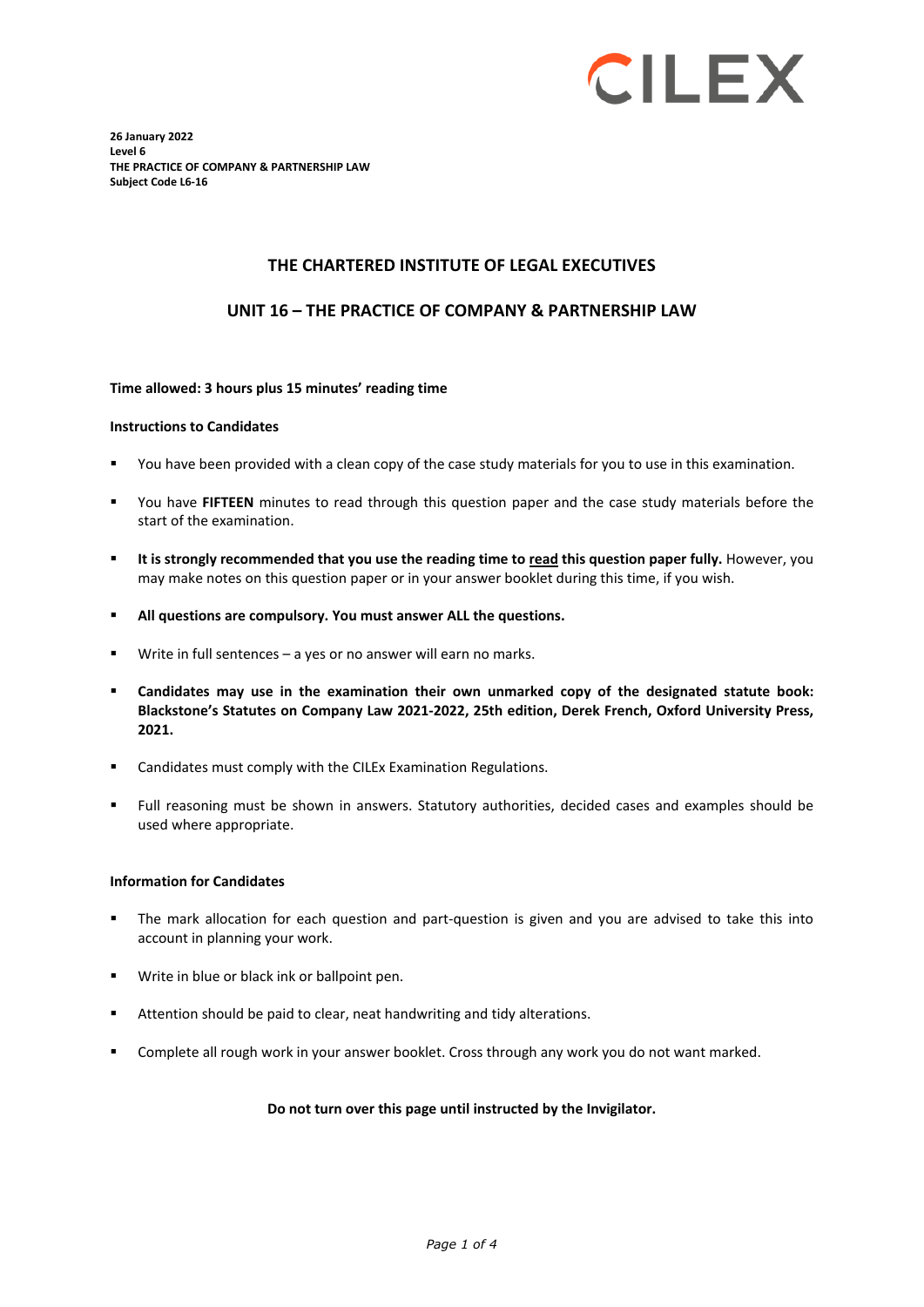# **Question 1**

# **Floris and Smyth Sparkle Cleaning (trading as Sparkle Cleaning)**

Reference: Question relates to **Documents 1 and 4** of the case study materials.

Abigail Floris informs you that the relationship with Hugo Eaton has recently deteriorated. It has been discovered that, while at a convention for cleaning products, he placed an order to the value of over £135,000. The ordering of supplies is outside Hugo's current remit, and the supplier does not meet the Covid-safe sourcing standards that the Partnership seeks to apply on the sourcing of products. This order could impact adversely on the Partnership's reputation.

Advise Abigail with regard to:

(a) whether the partners will be bound by the order placed by Hugo;

## *(15 marks)*

(b) whether, and if so how, she and Demi Smyth may terminate the Partnership with Hugo and carry on the business without him.

*(12 marks)*

*(Total: 27 marks)*

### **Question 2**

Reference: Question relates to **Documents 1, 2 and 3** of the case study materials.

The issues with Hugo have now been satisfactorily resolved. Abigail and her fellow partners have now completed their negotiations with PNY Investments. The partnership is to be incorporated, using the shelf company Kempston Shelf Co 201505 Limited. The new company will be called Sparkle Cleaning Limited ('the Company').

All three partners, Abigail, Demi and Hugo, together with Richard Batch, are to become directors of the Company. Abigail will be awarded a fixed-term service contract of five years.

Advise Abigail with regard to:

(a) the documents and formalities required to comply with the Companies Act 2006 in respect of her appointment as a director and the award of her proposed service contract;

## *(15 marks)*

(b) how Abigail could be removed as a director and how she might be protected from removal as a director.

*(8 marks)*

*(Total: 23 marks)*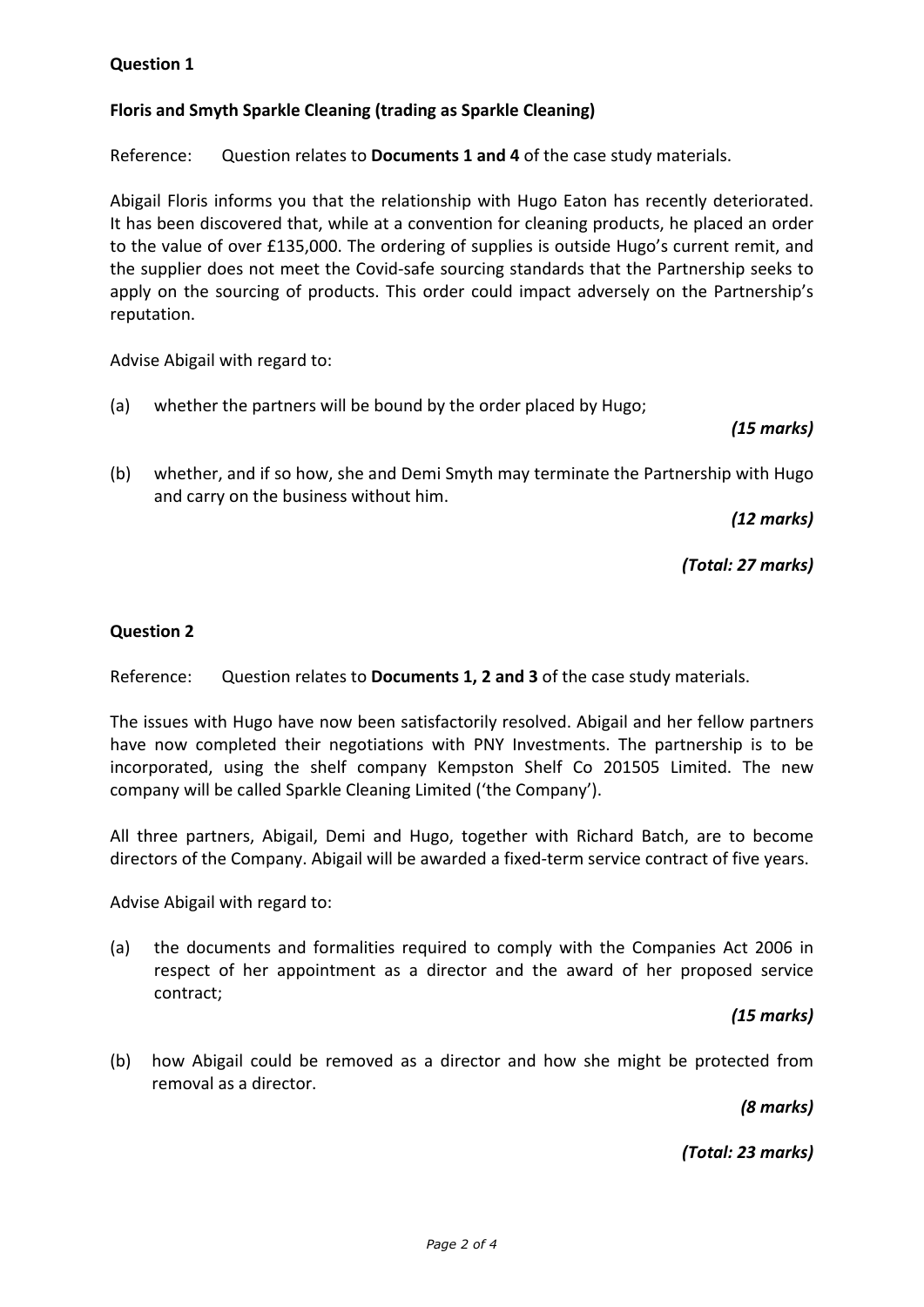# **Question 3**

Reference: Question relates to **Documents 1, 2, 3 and 4** of the case study materials.

Following the appointment of the new directors, the two subscriber shares in the Company will immediately be transferred to Abigail and Demi, each taking one share.

Abigail, Demi and Hugo will transfer their respective interest in the Partnership assets to the Company. The consideration is to be £2 million for the assets of the Partnership, payable by the Company in £1 ordinary shares, to be issued as fully paid.

Abigail, Demi and Hugo will each receive shares in accordance with their Contribution and Division of Capital in the Partnership Deed [Third Schedule of **Document 4**].

Advise Abigail with regard to:

(a) approving the transfer of the Partnership assets to the Company;

### *(17 marks)*

(b) the liability of the directors to contribute to the assets of the Company in the event that the Company were to become unable to pay its trade creditors while continuing to trade.

*(10 marks)*

*(Total: 27 marks)*